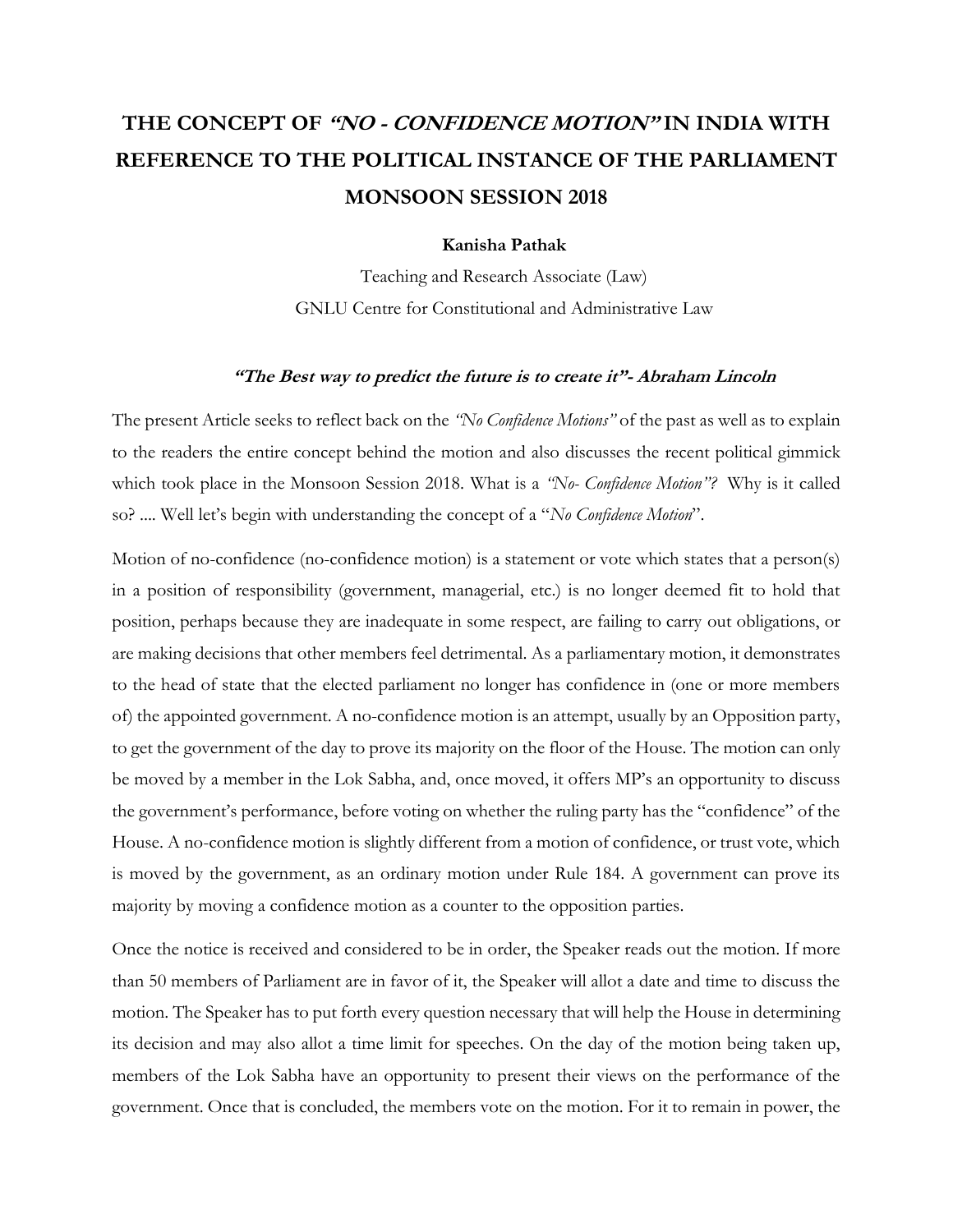ruling government will have to prove its majority on the floor, meaning it will need at least 273 votes if all members are present. The Prime Minister and Council of Ministers can only hold office if they have the confidence of the Lok Sabha. If they fail to do so, then they are obliged to resign. The Prime Minister may also suggest dissolving the House before the vote on either a confidence or a noconfidence motion. There are a number of variations in this procedure in parliaments. In some countries a motion of no confidence can be directed at the government collectively or at any individual member, including the [prime minister.](https://en.wikipedia.org/wiki/Prime_minister) In [Spain](https://en.wikipedia.org/wiki/Spain) it is presented by the prime minister after consultation. Sometimes motions of no confidence are proposed even though they have no likelihood of passage, simply to pressure a government or to embarrass its own critics, who may for political reasons decide not to vote against it. In many [parliamentary democracies,](https://en.wikipedia.org/wiki/Parliamentary_system) strict time limits exist as to the proposal of a no confidence motion, with a vote only allowed once every three, four or six months. Thus the timing of a motion of no confidence is a matter of political judgment; using a motion of no confidence on a relatively trivial matter may prove counterproductive if a more important issue suddenly arises which warrants a motion of no confidence, because a motion cannot be proposed if one had been voted on recently. Sometimes, the government will choose to declare that one of its bills is a "motion of confidence" in order to prevent dissident members of parliament from voting against it. In India, a motion of no confidence can be introduced only in the [Lok Sabha.](https://en.wikipedia.org/wiki/Lok_Sabha) The motion is admitted for discussion when a minimum of 50 members of the house support the motion. If the motion carries, the House debates and votes on the motion. If a majority of the members of the house vote in favour of the motion, the motion is passed and the Government is bound to vacate the office. [Acharya](https://en.wikipedia.org/wiki/Acharya_Kripalani)  [Kripalani](https://en.wikipedia.org/wiki/Acharya_Kripalani) moved the first-ever no confidence motion on the floor of the Lok Sabha in August 1963, immediately after the disastrous India–[China War.](https://en.wikipedia.org/wiki/Sino-Indian_War) As of **July 2018**, **27 no-confidence motions** have been moved. Prime Minister [Indira Gandhi](https://en.wikipedia.org/wiki/Indira_Gandhi) faced the most number of no-confidence motions – 15 times, followed by [Lal Bahadur Shastri](https://en.wikipedia.org/wiki/Lal_Bahadur_Shastri) and [Narasimha Rao](https://en.wikipedia.org/wiki/Narasimha_Rao) (thrice each), [Morarji Desai](https://en.wikipedia.org/wiki/Morarji_Desai) (twice) and [Jawahar Lal Nehru,](https://en.wikipedia.org/wiki/Jawahar_Lal_Nehru) [Rajiv Gandhi,](https://en.wikipedia.org/wiki/Rajiv_Gandhi) [Atal Bihari Vajpayee](https://en.wikipedia.org/wiki/Atal_Bihari_Vajpayee) and [Narendra Modi](https://en.wikipedia.org/wiki/Narendra_Modi) (once each). All the noconfidence motions have been defeated except when Prime Minister Morarji Desai resigned during the discussions on 12 July 1979 and most recently no-confidence motion against Narendra Modi's (BJP) government was accepted by the lok sabha speaker, but was defeated.<sup>1</sup>

 $\overline{\phantom{a}}$ 

<sup>1</sup> [<https://www.hindustantimes.com/delhi-news/history-gives-congress-a-slight-margin-60-40/story](https://www.hindustantimes.com/delhi-news/history-gives-congress-a-slight-margin-60-40/story-ykttDlla1f8TmOSpiWUuiJ.html)[ykttDlla1f8TmOSpiWUuiJ.html>](https://www.hindustantimes.com/delhi-news/history-gives-congress-a-slight-margin-60-40/story-ykttDlla1f8TmOSpiWUuiJ.html) accessed on 24 July 2018.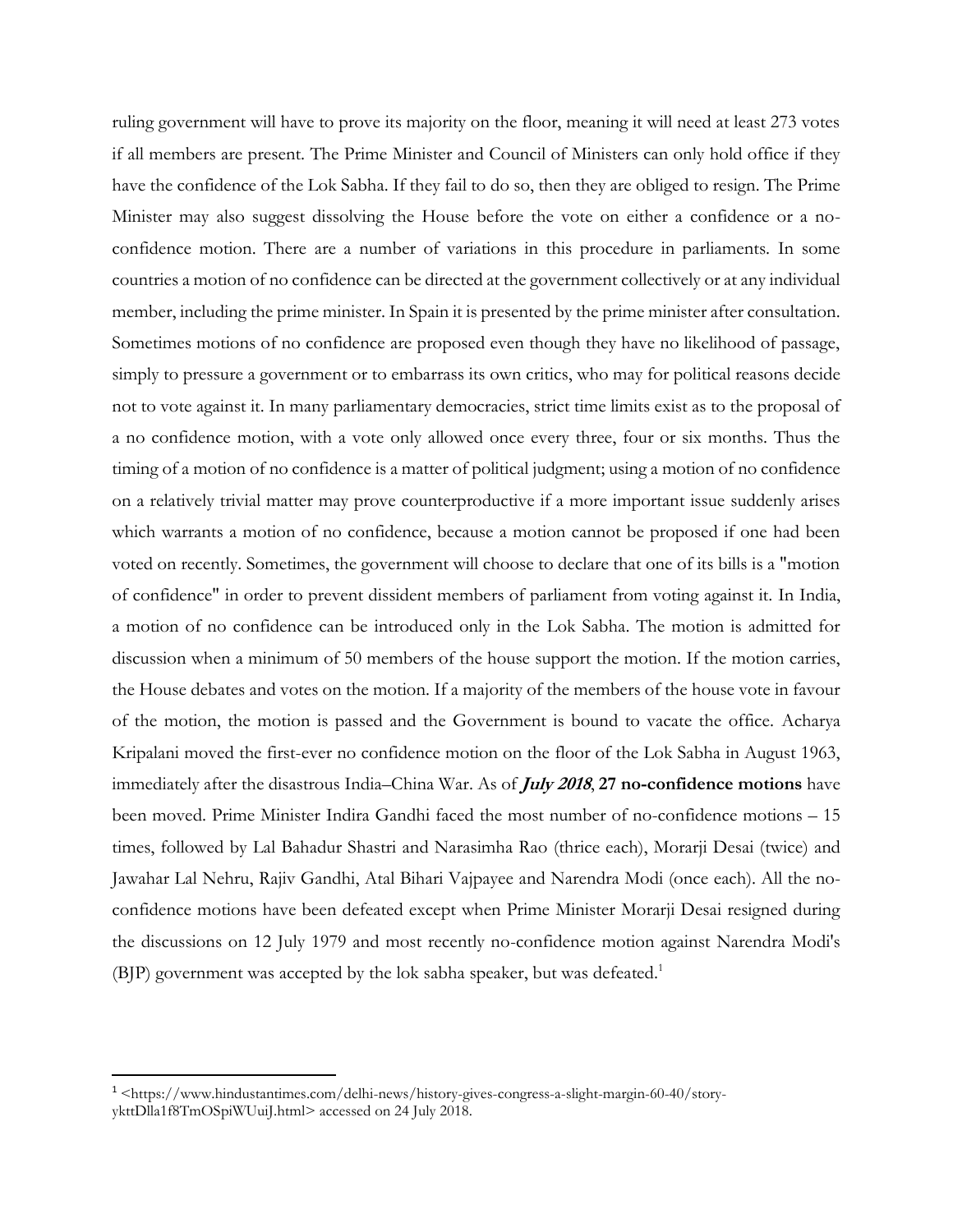With the Anti-defection law, the vote of no-confidence has no relevance left in case the majority party has an absolute majority in the House. If the majority party (with an absolute majority in the House) issues a whip to party members to vote in favor of the Government, then it is impossible to remove the Government by a no-confidence motion. Hence the no-confidence exercise of House merely becomes the no-confidence exercise of the Party. The concept was first used outside India in West Germany but today too it is used in countries such as Spain, Hungary, Israel, Poland, Belgium, among others. The peculiar and unique feature of the motion of confidence allows a Parliament to withdraw confidence from the head of any government only if there is positive majority for the prospective successor. The principle intends to ensure that a replacement head of government has enough parliamentary support to govern in case a government falls. <sup>2</sup> After understanding the entire concept of no-confidence motion; let us now understand the history of the no-confidence motion.

### **Historical Aspect:**

l

- The **First no-confidence motion** was moved during the third Lok Sabha in **1963** when Jawaharlal Nehru was the Prime Minister. The motion was moved by former Congress and Praja Socialist Party leader Acharya J B Kripalani. The motion, moved by 40 MPs was debated for 21 hours and lasted four days. Nehru successfully managed to defeat the motion.
- The **second no-confidence motion** took place in **1964.** An Independent MP N C Chatterjee moved the no-confidence motion against Prime Minister Lal Bahadur Shastri.
- From **1964-75**, Lok Sabha saw a slew of a no-confidence motions, as many as 15. Among those, three were moved against ex-PM Shastri. Twelve no-confidence motions were moved against former PM Indira Gandhi. She went on to face three more confidence motions between **1981 and 1982**. She had won all the trust votes thanks to the numbers her government had.
- In **1979**, Y B Chavan had moved a no-confidence motion against the government headed by Prime Minister Morarji Desai. Desai had resigned and this became the first no-confidence motion that led to fall of the government.

<sup>&</sup>lt;sup>2</sup> [<https://www.dailyo.in/variety/no-confidence-motion-rahul-gandhi-narendra-modi-opposition](https://www.dailyo.in/variety/no-confidence-motion-rahul-gandhi-narendra-modi-opposition-unity/story/1/25634.html)[unity/story/1/25634.html>](https://www.dailyo.in/variety/no-confidence-motion-rahul-gandhi-narendra-modi-opposition-unity/story/1/25634.html) accessed on 25 July 2018.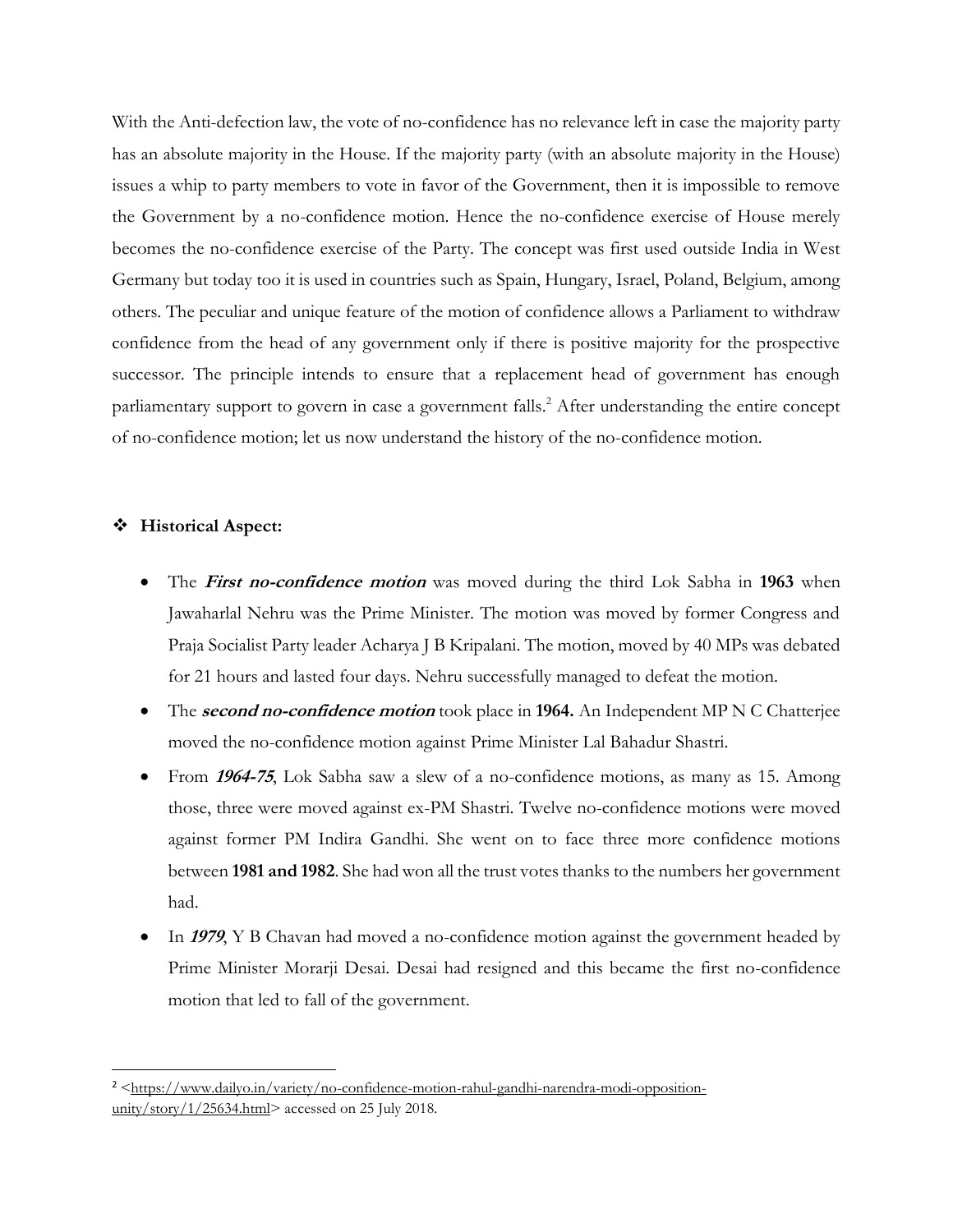- Former Prime Minister Rajiv Gandhi had faced a no-confidence motion in **<sup>1987</sup>** which he managed to defeat because of the overwhelming majority.
- Jaswant Singh had moved a no-confidence motion against P V Narasimha Rao during the 10th Lok Sabha. Again Vajpayee had moved another no-confidence motion against Rao. Rao defeated with a margin of 14 votes. The most intriguing and closest of the no-confidence motions in **<sup>1999</sup>** when the Vajpayee government lost the no-confidence motion by just 1 vote which led to fall of his government. The last no-confidence was moved in 2003 by Congress leader Sonia Gandhi against the Vajpayee-led NDA government. In **July 2008**, it was a trust vote after CPM led Left Front; withdrew support from the Manmohan Singh Govt. over the Indo-U.S. Deal but the Govt. proved its majority.

## **Constitutional Perspective:**

The Indian constitution does not mentio[n no-confidence,](https://www.indiatoday.in/india/story/opposition-parties-express-their-support-for-tdp-s-no-confidence-motion-against-centre-1190793-2018-03-16) however **Article 75** specifies that the Council of Ministers shall be collectively responsible to the House of the People. The implication of this Article is that the majority of Lok Sabha MPs must not be against the prime minister and his cabinet. Additionally, **Article 118** of the constitution permits both houses of Parliament to make its own rules for its functioning. Lok Sabha's Rule 198 mentions the procedure for a motion of no-confidence. So a no-confidence motion can only be passed in Lok Sabha as **Rule 198** allows any member of the House to give a written notice. Once a notice is given, the speaker reads it in the House and asks those who are in favour of it. In case there are 50 MPs in favour, a date for discussing the motion is assigned. If at all during the debate and the eventual vote, which has to take place within 10 days of the notice, majority of the members vote in favour of the motion then the motion is passed and the government in power has to vacate the office.

Let us now discuss why the recent no-confidence motion took place. There were three no-confidence motions which were introduced by the *Telugu Desam Party (TDP) and YSR* which decided to withdraw support from the Bharatiya Janata Party-led National Democratic Alliance coalition, the TDP and YSR Congress hence moved a [no-confidence motion a](https://www.indiatoday.in/india/story/why-tdp-s-no-confidence-motion-must-have-left-bjp-rattled-1191305-2018-03-16)gainst the central government. This was the first noconfidence motion faced by the PM Narendra Modi-led NDA government. The only reason the motion was brought in is the 2019 Lok Sabha elections. The Opposition parties were using the motion to show that they indeed stand united. Overall growth in all sectors, farmer friendly schemes, timely withdrawal of the BJP from its alliance with the PDP in Jammu and Kashmir, GDP growth, and